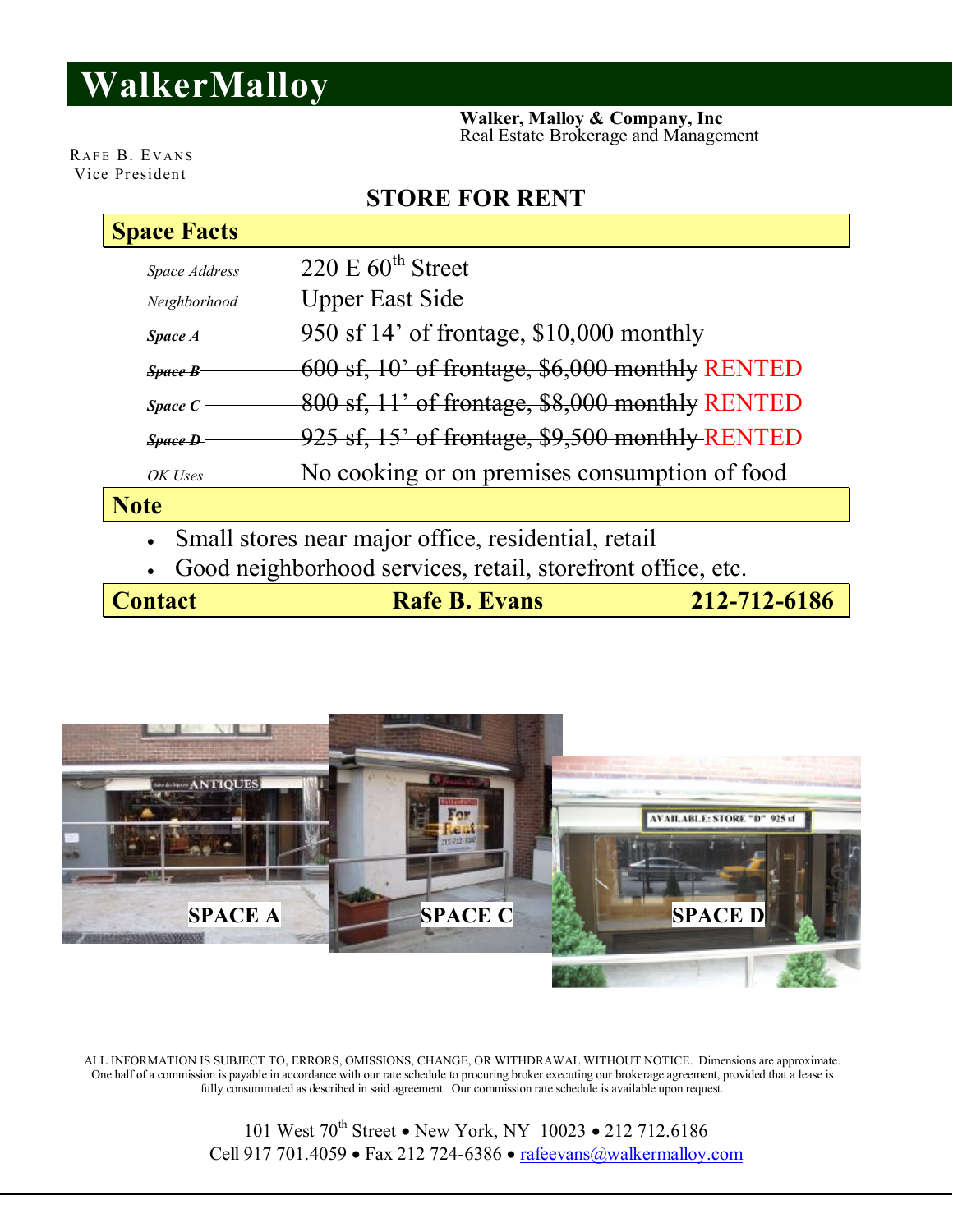## WALKER, MALLOY & COMPANY, INC. Page 2

| American Brasserie 360            |  | $N R W 4 5 6$ Subway          |
|-----------------------------------|--|-------------------------------|
|                                   |  | North Fork Bank               |
|                                   |  | California Pizza Kitchen      |
| Patsy's Pizzeria                  |  | Natalie & Friends             |
| Canaletto                         |  | Paris to Province Antiques    |
| Michi Full Service Salon          |  | John Salibello                |
| Diamond Essence (clothes)         |  | Gardiner & Barr Inc.          |
| <b>International Hair Cutters</b> |  | Theresa Wigs                  |
| Elle Nails                        |  | <b>Nana Cleaners</b>          |
| <b>AVAILABLE 'D"</b>              |  | Dillingham & Company          |
| <b>Faded Rose</b>                 |  | <b>APF Master Framemakers</b> |
| Dry Cleaner                       |  | <b>Reagent Fabrics</b>        |
| <b>AVAILABLE "A"</b>              |  | Guy Regal Ltd.                |
| Garage                            |  | Serindipity                   |
| Church                            |  | Venfield                      |
| <b>Antique Passage</b>            |  | John Salibello                |
| James Grafstein Ltd.              |  | Carlos de la Puentes Antiq.   |
| Carlos de la Puente Antiques      |  | Andrew Jordan                 |
| Howard Kaplan                     |  | <b>Ann-Morris Antiques</b>    |
| Pesca Boutique (lingerie)         |  | Bermingham & Co.              |
| Construction                      |  | Myrtle                        |
|                                   |  | <b>David Duncan Antiques</b>  |
|                                   |  | <b>Betsy Johnson</b>          |
|                                   |  | Diner                         |